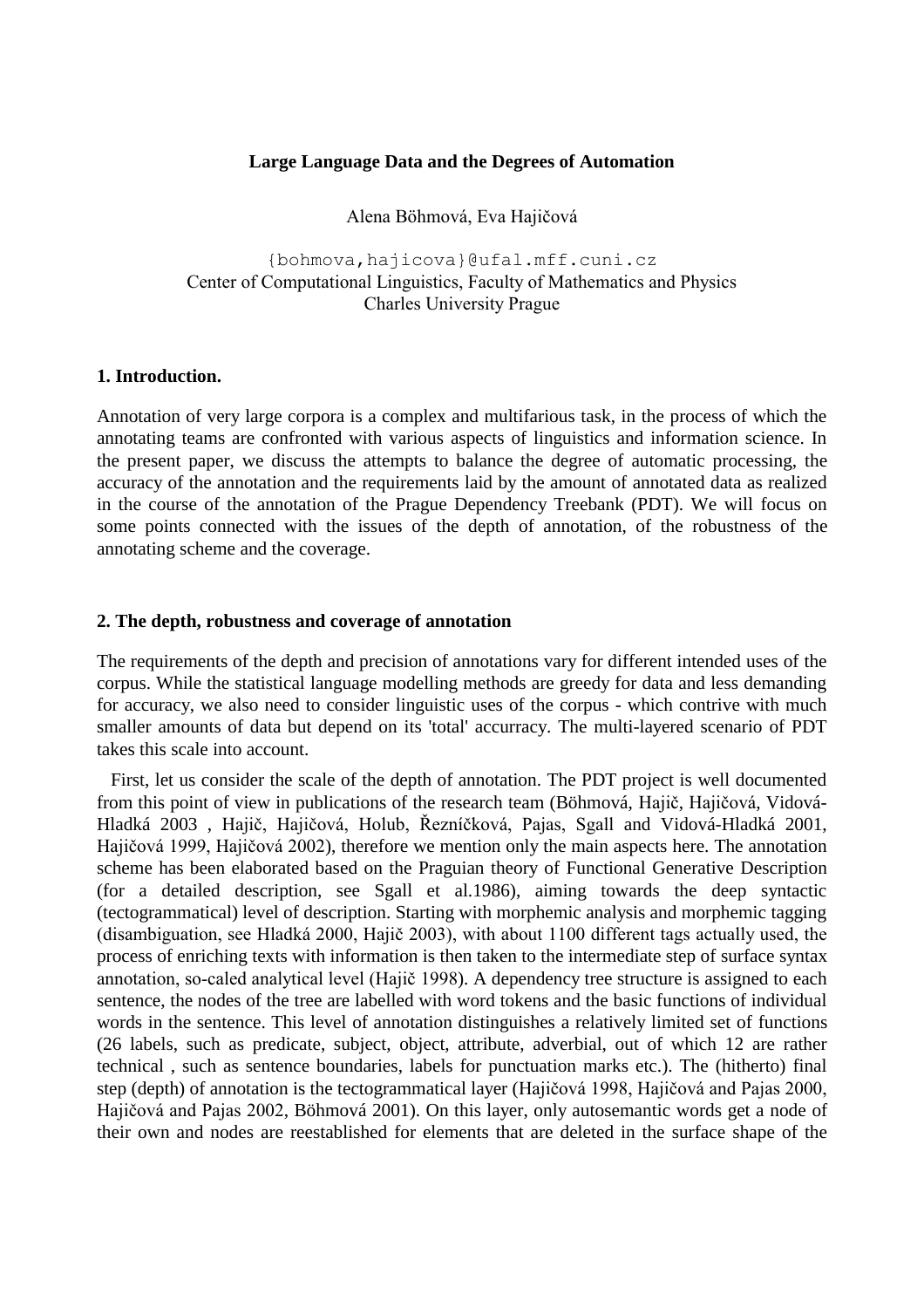sentence. The overall structure is again a dependency tree; there are attributes with the total of 140 values for underlying syntactic relations, enriched by three basic values of the information structure (topic-focus articulation) and specific attributes for coreferential (inter- and intrasentential) links.



*Figure 1. Annotation scenario of the Prague Dependency Treebank*

On the **scale of robustness** we are moving alongside the same track. It occurs that as we are getting deeper as for the level of description, the automatic procedures (both the statistical and the structural ones) provide less accurate results and the output needs more corrections done by hand.

The statistical methods used for morphemic tagging are as accurate as 95 %. This result offers morphological annotation of large amounts of texts with minimal human intervention. The whole of the first release of the Czech National Corpus (100 millions of occurrences of words) has been annotated by disambiguated tags.

On the analytical level, there are two separate statistical automatic modules involved: a parser and a procedure assigning the syntactic functions. The Collins' parser adapted to dependency grammar assigns the tree structure to the sentence with accurracy of 80 % (Collins et al. 1999), measured by the number of misplaced dependencies. Human annotators use an interactive tree editor to correct the tree structure and then they run the function assignment in the form of a macro command of the editor. The precision of this procedure reaches 92 % of accurracy. 100 thousand sentences (about 1 400 000 occurrences of words) have been annotated on this level, and published as PDT version 1.0 (see the reference below). The annotation process itself brings important material for refining some subtle points of the theory. The data are used for linguistic research, they create the basis for further annotation automation, and they are also used in research projects in the fields of information retrieval and machine translation.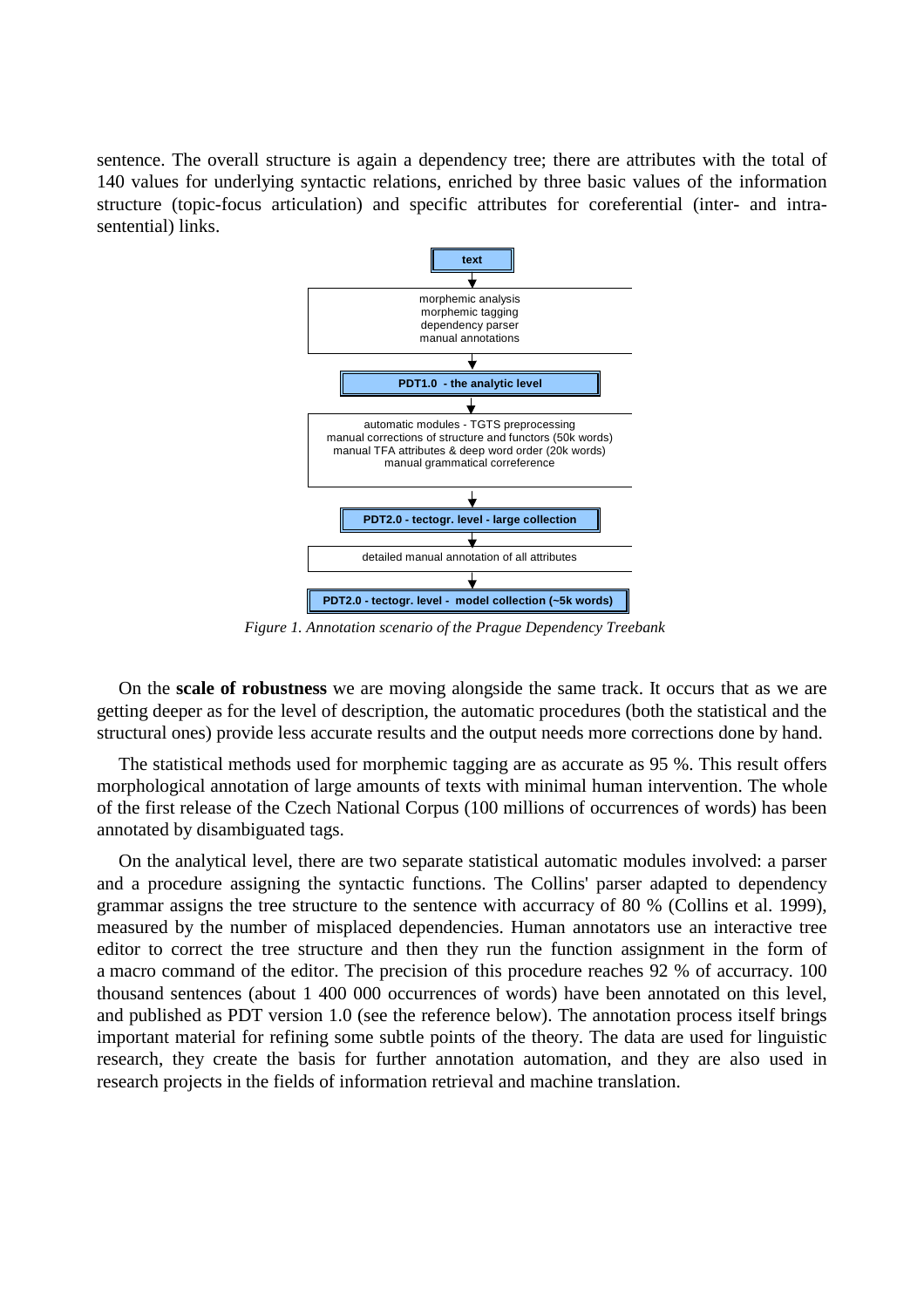

*Figure 2. Analytic tree structure*

The transduction from the analytical tree structures (ATS) towards the tectogrammatical tree structures (TGTS) has been divided into 3 streams of detail and 3 steps of manual procedures.

The automatic pre-processing module (Böhmová 2001) transduces the ATSs and the manual annotators complete the annotations (for a possibility to enlarge the automatic procedure as to include the assignment of functors, see  $\check{Z}$ abokrtský 2000). We are aware that we can only annotate a limited number of the sentences in full, using all the features defined in the theory, as this is a complicated resource-consuming task. Therefore we have decided to build a 'large collection' of TGTSs, annotated only as for the structure, i.e. functors are assigned for different types of dependency relations (the classification of functors is based on the FGD's theoretical approach to valency, see e.g. Panevová 1974-75; Panevová and Hajičová 1984, Sgall et al. 1986, for a similar though more cognitively oriented approach see Fillmore et al. 2002), topic-focus articulation (Hajičová 2002) and basic coreference features, and a small 'model collection' containing the complete set of features (e.g. a more detailed classification of morphological and deep syntactic functions, basic values of textual coreference).

As the complete TGTS is a structure containing detailed grammatical, syntactic and coreferential information for each node, it is impossible to annotate all the features in a single step.Therefore, the annotations of the large collection are cascaded: first, the tree structure and syntactic functions are corrected (this collection contains now about 50 000 sentences), then the attributes of topic-focus articulation and deep word order are assigned (now about 10 000 sentences are fully annotated after the first and second pass), and in the last pass through the data, the values of grammatical coreference are being added.

The large collection provides data for further empirical investigations and a basis for the possible future fourth layer of annotation, namely some kind of formal semantic representation. The model collection's size is a few hundreds of sentences. The attributes specific for this collection have all been practically annotated by hand. The collection serves for further theoretical research and for a possible complementation of automatic procedures.

The combination of all automatic parts of the annotation into a complete transduction from text to tectogrammatical trees, without the manual correction between the steps, was a part of our more recent machine translation project (http://www.cslp.jhu.edu/ws2002/groups/mt/). The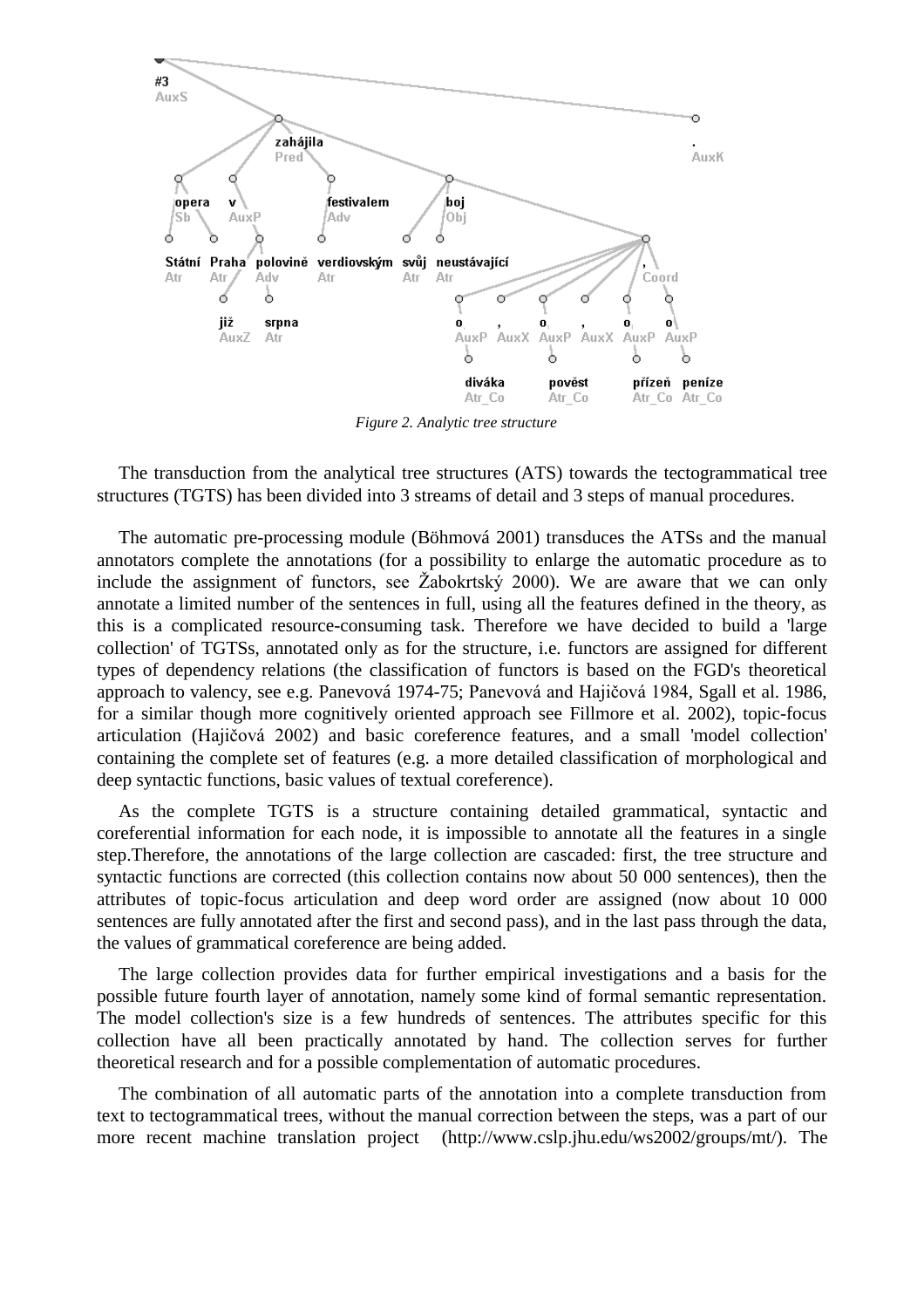preliminary results show that the main share of errors is caused by coordination constructions. The automatically generated 11000 TGTSs have successfully modeled the data needed for the automatic translation.

Another view we have considered is the **scale of coverage**. We have made the decision not to restrict the set of sentences that we are processing. Prague Dependency Treebank uses real, nonadapted running texts from different sources (daily newspapers, scientific magazines, popular scientific literature etc.) and the texts have been selected to create a balanced set of texts from these sources, without limiting ourselves to certain length or structural complexity of the sentence. The annotation scheme contains instructions (more or less technical) for assigning the structure and syntactic funtions to addresses, tables, titles and other special types of sentences. A very important issue is that of the tools available for the annotators: for the purpose of PDT annotations, a highly annotator friendly, but internally sophisticated software tool has been built to process real input (see Mírovský, Ondruška 2002; Mírovský, Ondruška, Průša 2002; Hajič, Pajas, Vidová-Hladká 2001).

Figures 2 and 3 show examples of the same sentence annotated on the analytical and tectogrammatical level, respectively.



*Figure 3. Tectogrammatical tree structure*

#### **3. Conclusion**

We believe that the multi-layer scenario of PDT together with the division of labour into three annotation streams and four levels of depth of description, as well as the combination of automatic, semi-automatic and hand-crafted procedures used, serve well for the aim to balance the accuracy of the annotation and the requirements imposed by the amount of annotated data.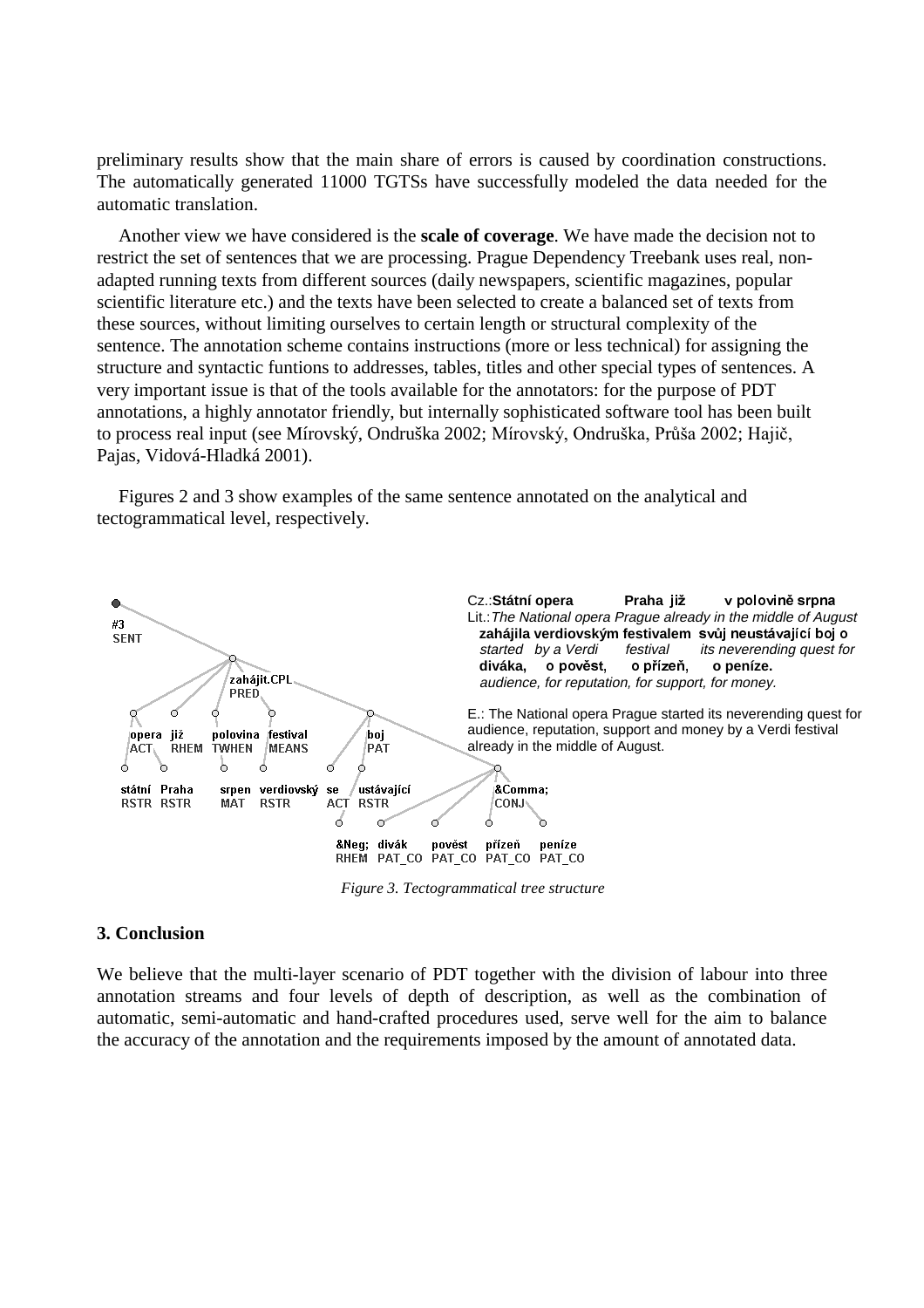# **Acknowledgements**

The work on the project reported on in this paper is supported by a grant of the Czech Ministry of Education, LN00A063.

## **Bibliography**

Böhmová, Alena (2001). *Automatic Procedures in Tectogrammatical Tagging*. The Prague Bulletin of Mathematical Linguistics 76, MFF UK Prague, pp 23 - 34

Böhmová, Alena; Hajič, Jan; Hajičová, Eva and Barbora Vidová-Hladká (2003): The Prague *Dependency Treebank: A Three-Level Annotation Scenario*. In: Treebanks: Building and Using Parsed Corpora (ed. Anne Abeille) Kluwer Academic Publishers

Collins, Michael; Hajič, Jan; Ramshaw, Lance and Christoph Tillmann(1999) *A Statistical Parser for Czech*. In: Proceedings of 37th ACL'99 Maryland, USA, pp 22 - 25

Dipper S., Brants T., Lezius W., Plaehn O. and G. Smith (2001) *The TIGER Treebank*. Paper presented at the LINC-2001 workshop at the Annual Meeting of SLE, Leuven

Erk K., Kowalski A., Padó S. and Pinkal M. (2003). *Towards a resurce for lexical semantics; A large German corpus with extensive semantic annotation*. In Proceedings of the 41st Annual meeting of the ACL, Sapporo, Japan, pp 537-544.

Fillmore C.J., Baker C.F. and H. Sato (2002). *The FrameNet database and software tools*. In Proceedings of 3rd International Conference on Language Resources and Evaluation, vol IV, Las Palmas.

Hajič, Jan (1998). Building a Syntactically Annotated Corpus: The Prague Dependency *Treebank*, In: Issues of Valency and Meaning. (ed. Eva Hajičová) Karolinum, Charles University Press, Prague, pp 106 - 132

Hajič Jan (2003). *Disambiguation of Rich Inflection (Computational Morphology of Czech)*. Charles University Press - Karolinum

Hajič, Jan; Hajičová, Eva; Holub, Martin; Řezníčková, Veronika; Pajas, Petr; Sgall, Petr and Barbora Vidová-Hladká (2001). *The Current Status of the Prague Dependency Treebank*. TSD2001 Proceedings (eds. V. Matoušek, P. Mautner, R. Mouček, K. Taušer), LNAI 2166. Springer-Verlag Berlin Heidelberg New York, ISBN 3-540-42557-8, pp. 11-20

Hajič, Jan; Pajas, Petr; Vidová-Hladká, Barbora (2001). The Prague Dependency Treebank: *Annotation Structure and Support*. Proceedings of the IRCS Workshop on Linguistic Databases. Univesity of Pennsylvania, Philadelphia, USA, pp. 105-114

Hajičová, Eva (1998). Prague Dependency Treebank: From analytic to tectogrammatical *annotations*. Text, Speech, Dialogue. Proceedings of the First Workshop on Text, Speech, Dialogue-TSD`98 (eds. P. Sojka, V. Matou $\Box$ ek, K. Pala, I. Kopeček). Brno: Masaryk University, Czech Republic, ISBN 80-210-1900-X

Hajičová, Eva (1999). The Prague Dependency Treebank: Crossing the Sentence Boundary. TSD'99, Proceedings (eds. V. Matoušek, P. Mautner, J. Ocelíková, P. Sojka). Lecture Notes in Artificial Intelligence vol.1692, Springer